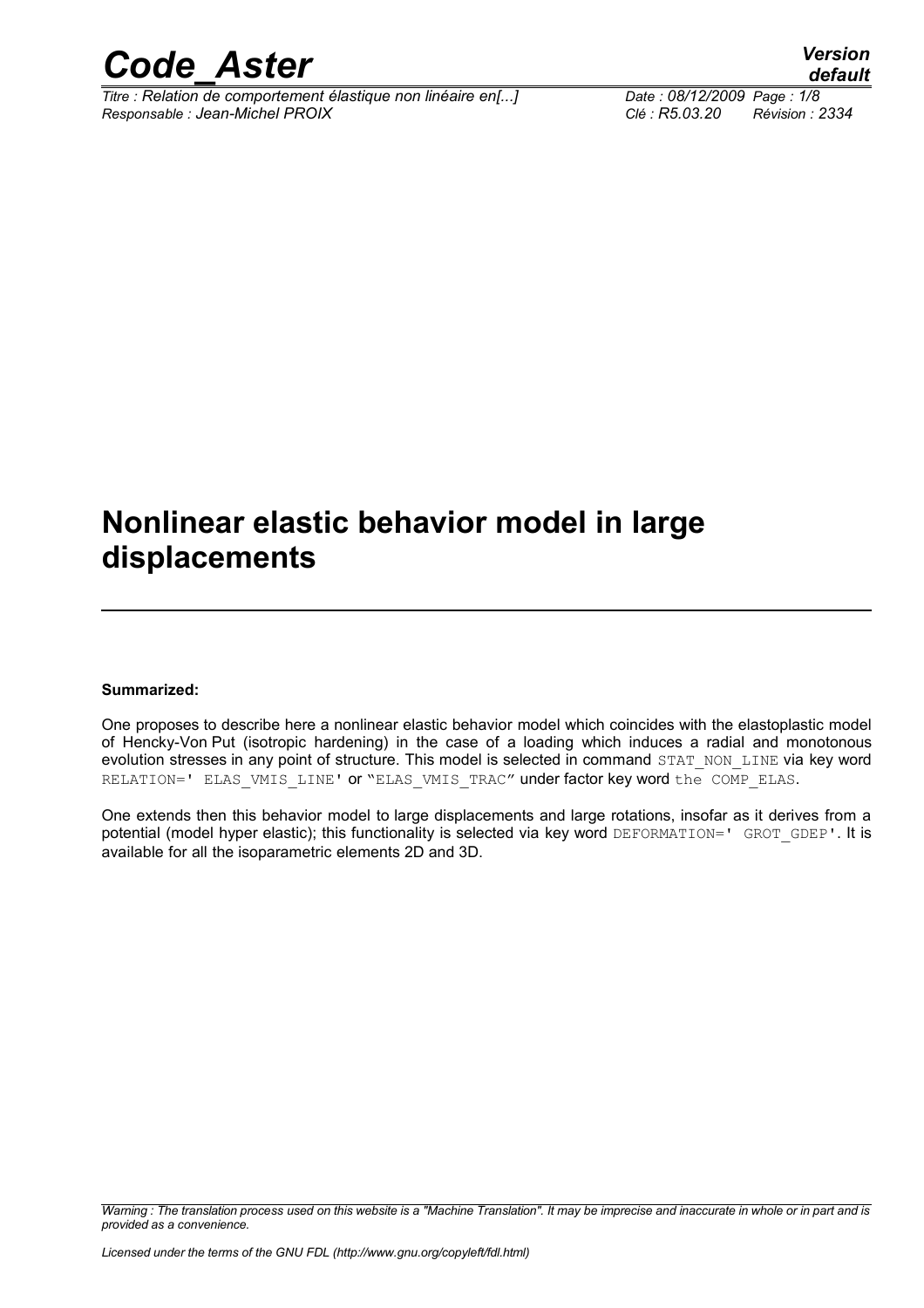*Titre : Relation de comportement élastique non linéaire en[...] Date : 08/12/2009 Page : 2/8 Responsable : Jean-Michel PROIX Clé : R5.03.20 Révision : 2334*

### **nonlinear**

| Contents 1 elastic Behavior model: ELAS VMIS LINE and ELAS VMIS TRAC3 |
|-----------------------------------------------------------------------|
|                                                                       |
|                                                                       |
|                                                                       |
|                                                                       |
|                                                                       |
|                                                                       |
|                                                                       |
|                                                                       |
|                                                                       |
|                                                                       |
|                                                                       |
|                                                                       |
|                                                                       |

*Warning : The translation process used on this website is a "Machine Translation". It may be imprecise and inaccurate in whole or in part and is provided as a convenience.*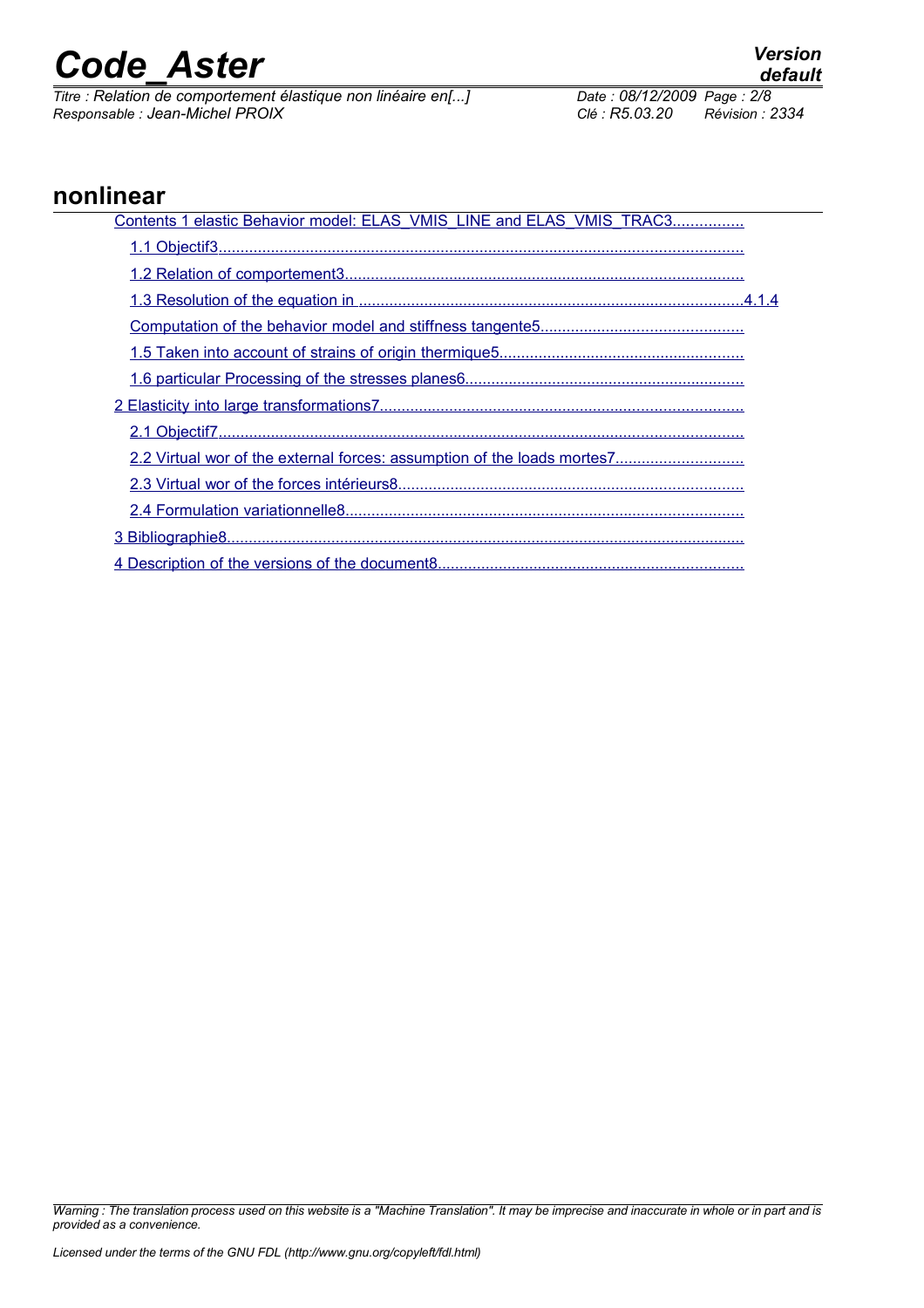*Titre : Relation de comportement élastique non linéaire en[...] Date : 08/12/2009 Page : 3/8 Responsable : Jean-Michel PROIX Clé : R5.03.20 Révision : 2334*

### <span id="page-2-0"></span>**1 nonlinear elastic Behavior model: ELAS\_VMIS\_LINE and ELAS\_VMIS\_TRAC**

### **1.1 Purpose**

<span id="page-2-2"></span>In the frame of the global solution in fracture mechanics, one can give a meaning to rate of energy restitution only for behavior models hyper elastics, i.e. which derive from a potential, free energy. In order to be able nevertheless to deal with plastic problems élasto -, one proposes a nonlinear elastic behavior model which in the case of leads to results identical to those obtained by the plastic behavior model of Hencky-Von Put (isotropic hardening) an evolution of loading radial and monotonous in any point. The definition of the characteristics of the material (key word DEFI\_MATERIAU) is identical to that of the isotropic plastic behavior. For further information on the model, one will be able to refer to [bib1]. To illustrate the common points and the differences between the models plastic and elastic, one presents Ci - below a curve of tension then compression obtained for a unidimensional bar.



Elasto-plasticité

Elasticité non linéaire

#### **1.2 Behavior model**

 $\overline{1}$ 

<span id="page-2-1"></span>After integration in time of the behavior model of Hencky-Von Put, formulated out of strainrates and of stresses in [R5.03.02] which one adopts the notations, the statement of the stresses according to the strains is:

$$
\sigma = K(\text{tr} \varepsilon) \text{Id} + G(\varepsilon_{eq})\tilde{\varepsilon}
$$
\n
$$
= \sin \varepsilon_{eq} \leq \frac{\sigma^y}{2\mu}
$$
\n
$$
G = 2\mu \quad \text{et} \quad p = 0
$$
\n
$$
= \sin \varepsilon_{eq} \leq \frac{\sigma^y}{2\mu}
$$
\n
$$
G = \frac{R(p)}{\varepsilon_{eq}} \quad \text{et} \quad p \text{ tel que :} \quad p + \frac{R(p)}{3\mu} = \frac{2\varepsilon_{eq}}{3} \quad \text{eq} \quad 1.2 - 2
$$

*Warning : The translation process used on this website is a "Machine Translation". It may be imprecise and inaccurate in whole or in part and is provided as a convenience.*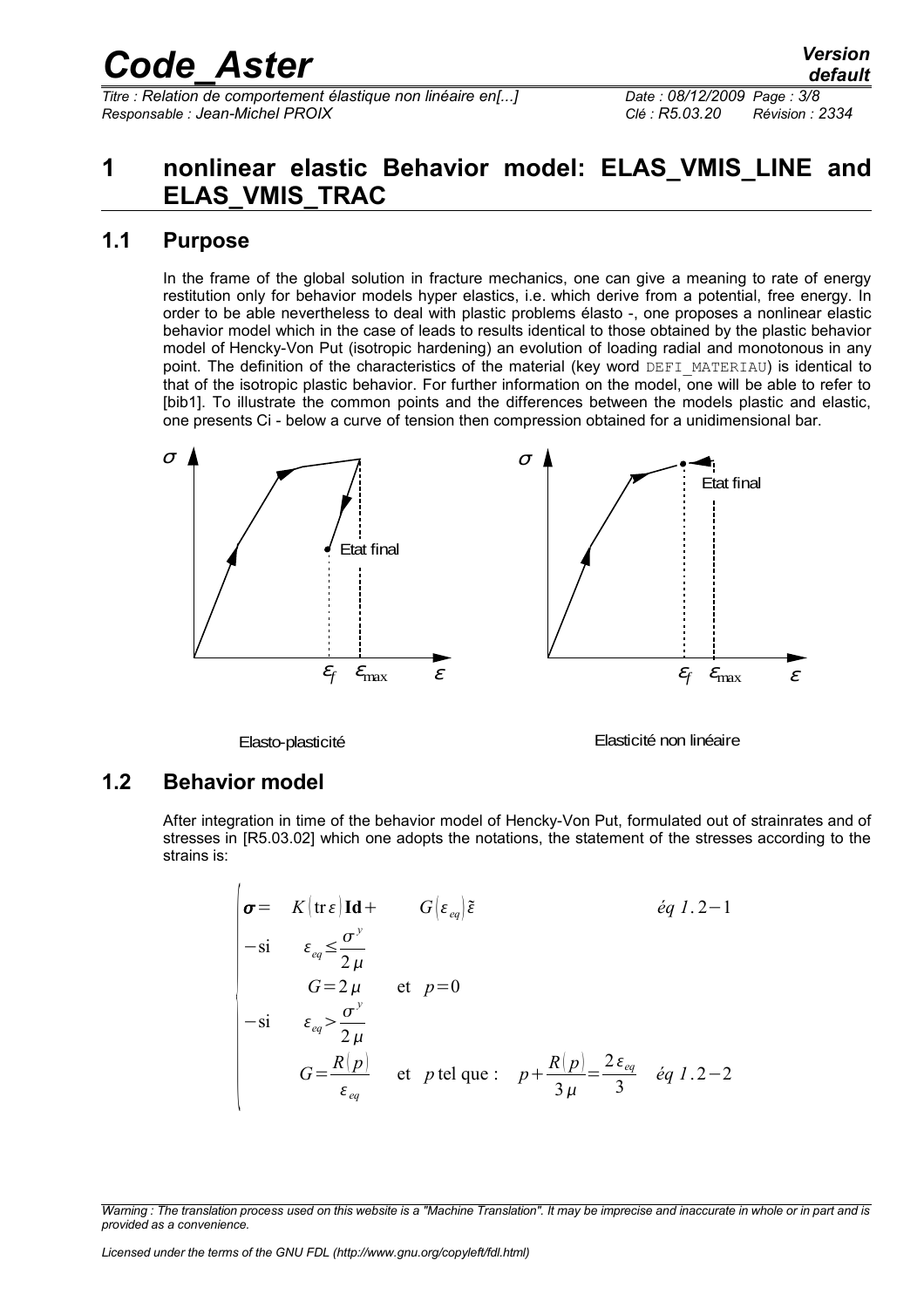*Titre : Relation de comportement élastique non linéaire en[...] Date : 08/12/2009 Page : 4/8 Responsable : Jean-Michel PROIX Clé : R5.03.20 Révision : 2334*

*default*

In a way similar to plasticity, the function of hardening  $R(p)$  is deduced from the data provided by a simple traction test (linear hardening with the key word ELAS VMIS LINE or defined well by points with the key word ELAS\_VMIS\_TRAC, cf [R5.03.02]).

As for the variable *p* , it deserves a few times of attention. In the model plastic, its meaning is clear. It is the cumulated plastic strain, always increasing; it is a local variable of the model. On the other hand, in the elastic case, it does not have any more the statute of local variable, since there is no dissipation. Moreover, it decrease discharges during. In fact, its value coincides with that obtained in plasticity as long as the evolution of the loading is radial and monotonous.

In addition to the behavior model itself, it is necessary to know the value of the free energy for a state given for computations of rate of energy restitution. Without demonstration, this potential of which derives the behavior model is worth:

• If 
$$
\varepsilon_{eq} \leq \frac{\sigma^y}{2\mu}
$$
  $\psi(\varepsilon) = \frac{1}{2} K (\text{tr } \varepsilon)^2 + \frac{2\mu}{3} \varepsilon_{eq^2}$   
\n• If  $\varepsilon_{eq} > \frac{\sigma^y}{2\mu}$   $\psi(\varepsilon) = \frac{1}{2} K (\text{tr } \varepsilon)^2 + \frac{R (p(\varepsilon_{eq}))^2}{6\mu} + \int_0^{p(e_{eq})} R(s) ds$   
\néq 1.2-3

### **1.3 Resolution of the equation in** *p*

<span id="page-3-0"></span>One could note in the preceding paragraph that the statement of the stresses requires the solution of an equation relating to the variable *p* . Insofar as the function of hardening *R* is increasing, this equation can be written by gathering the terms where appear  $p$  in the first member (who is then increasing with *p* ):

More precisely, the first member is linear per pieces in *p* . To solve the equation, it is then enough sequentially to traverse each interval until finding that in which the solution is. An equation closely connected provides the value then of *p* .

*Warning : The translation process used on this website is a "Machine Translation". It may be imprecise and inaccurate in whole or in part and is provided as a convenience.*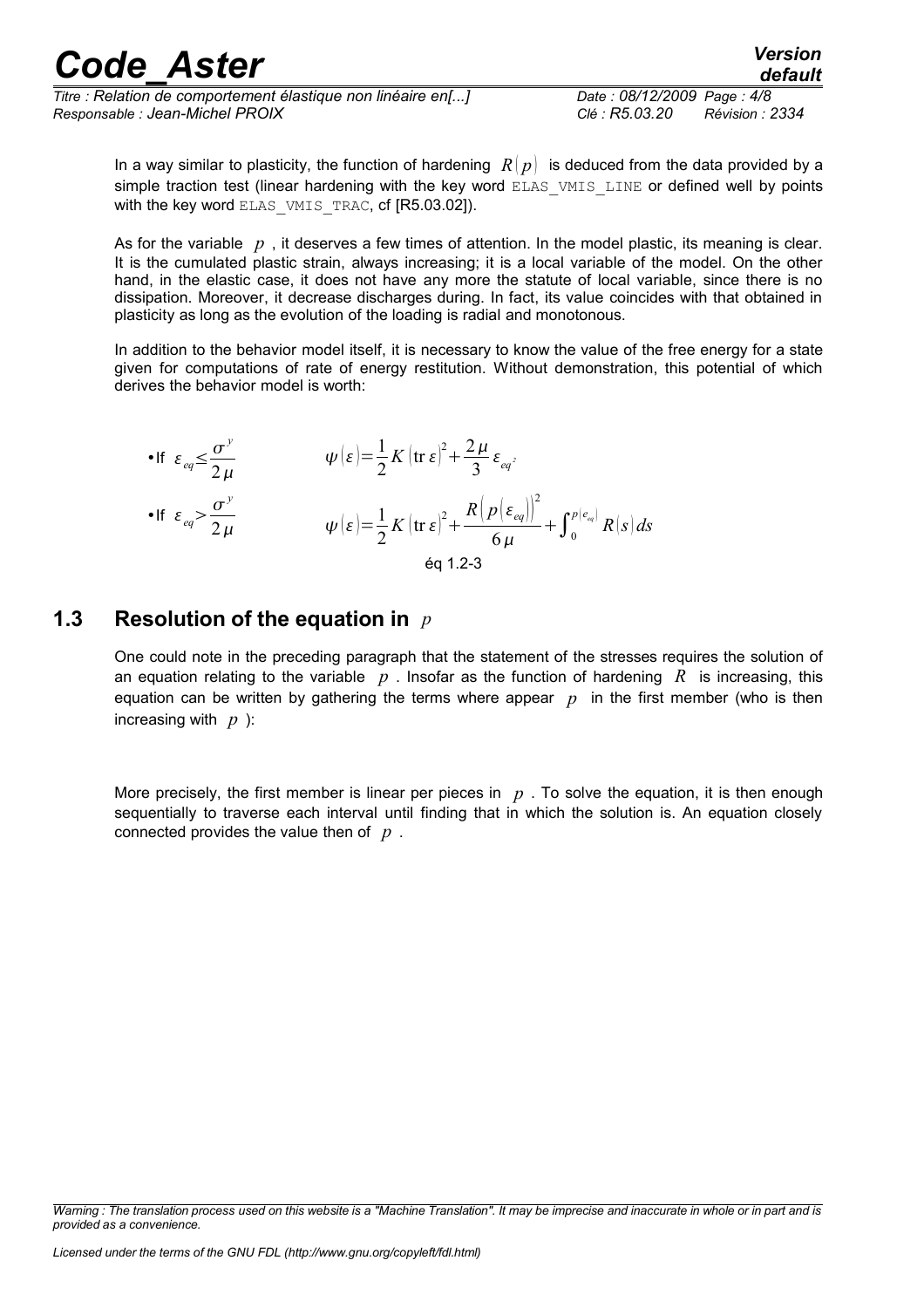*Titre : Relation de comportement élastique non linéaire en[...] Date : 08/12/2009 Page : 5/8 Responsable : Jean-Michel PROIX Clé : R5.03.20 Révision : 2334*

### **1.4 Computation of the behavior model and tangent stiffness**

<span id="page-4-1"></span>The computation of the stresses and the tangent stiffness, i.e. the variation of the stresses compared to the strains, is carried out according to the algorithm presented below. By adopting the convention of *Code\_Aster*, the stresses and the strains are arranged in a vector with six components, while the tangent stiffness is a matrix  $6\times6$ .

$$
\begin{aligned}\n\boldsymbol{\varepsilon} &= \begin{bmatrix}\n\boldsymbol{\varepsilon}_{xx} \\
\boldsymbol{\varepsilon}_{yy} \\
\boldsymbol{\varepsilon}_{zz} \\
\sqrt{2} \boldsymbol{\varepsilon}_{xy} \\
\sqrt{2} \boldsymbol{\varepsilon}_{xz} \\
\sqrt{2} \boldsymbol{\varepsilon}_{yz}\n\end{bmatrix} \boldsymbol{\sigma} = \begin{bmatrix}\n\boldsymbol{\sigma}_{xx} \\
\boldsymbol{\sigma}_{yy} \\
\boldsymbol{\sigma}_{zz} \\
\sqrt{2} \boldsymbol{\sigma}_{xy} \\
\sqrt{2} \boldsymbol{\sigma}_{xz} \\
\sqrt{2} \boldsymbol{\sigma}_{yz}\n\end{bmatrix} \boldsymbol{\varepsilon} \boldsymbol{1} = \begin{bmatrix}\n1 \\
1 \\
0 \\
0 \\
0 \\
0\n\end{bmatrix}\n\end{aligned}
$$

 $\overline{1}$ 

**Behavior model:**

$$
\big\{\boldsymbol{\sigma}\big\} = K\big(\operatorname{tr}\boldsymbol{\varepsilon}\big)\big[\,\boldsymbol{1}\big] + G\big[\,\boldsymbol{\tilde{\varepsilon}}\big]
$$

**Tangent stiffness:**

$$
\frac{d|\sigma|}{d|\epsilon} = \mathbf{K} = [\mathbf{K}_1] + [\mathbf{K}_2]
$$
\n
$$
[\mathbf{K}_1] = \frac{3\mathbf{K} - G}{3} [1] \otimes [1] + G [\mathbf{Id}]
$$
\n
$$
[\mathbf{K}_2] = \begin{cases}\n[0] & \text{si } \epsilon_{eq} \leq \frac{\sigma^{\nu}}{2\mu} \\
\frac{3}{2\epsilon_{eq}^{2}} \left[ \frac{2\mu R^{'}(p)}{R^{'}(p) + 3\mu} - G \right] (\tilde{\epsilon}) \otimes [\tilde{\epsilon}] & \text{si } \epsilon_{eq} > \frac{\sigma^{\nu}}{2\mu}\n\end{cases}
$$

### **1.5 Taken into account of strains of thermal origin**

<span id="page-4-0"></span>In a way identical to plasticity, one divides the total deflection into a mechanical part which checks the preceding behavior model [éq 1.2-1], [éq 1.2-2] and a thermal part, function of the temperature. Let us note moreover that the various characteristics of the material can also depend on the temperature.

$$
\boldsymbol{\varepsilon} \!=\! \boldsymbol{\varepsilon}^m \!+\! \boldsymbol{\varepsilon}^{\textit{th}}
$$

$$
\text{avec } \begin{cases} \sigma = K \left( \text{tr } \boldsymbol{\varepsilon}^m \right) \mathbf{Id} + G \left( \varepsilon_{eq} \right) \tilde{\boldsymbol{\varepsilon}} & \text{\'eq } 1.5.1\\ \boldsymbol{\varepsilon}^{\text{\'e}} = \alpha \left( T - T_{\text{ref}} \right) \mathbf{Id} \end{cases}
$$

*α* : thermal coefficient of thermal expansion *Tref* : reference temperature

*Warning : The translation process used on this website is a "Machine Translation". It may be imprecise and inaccurate in whole or in part and is provided as a convenience.*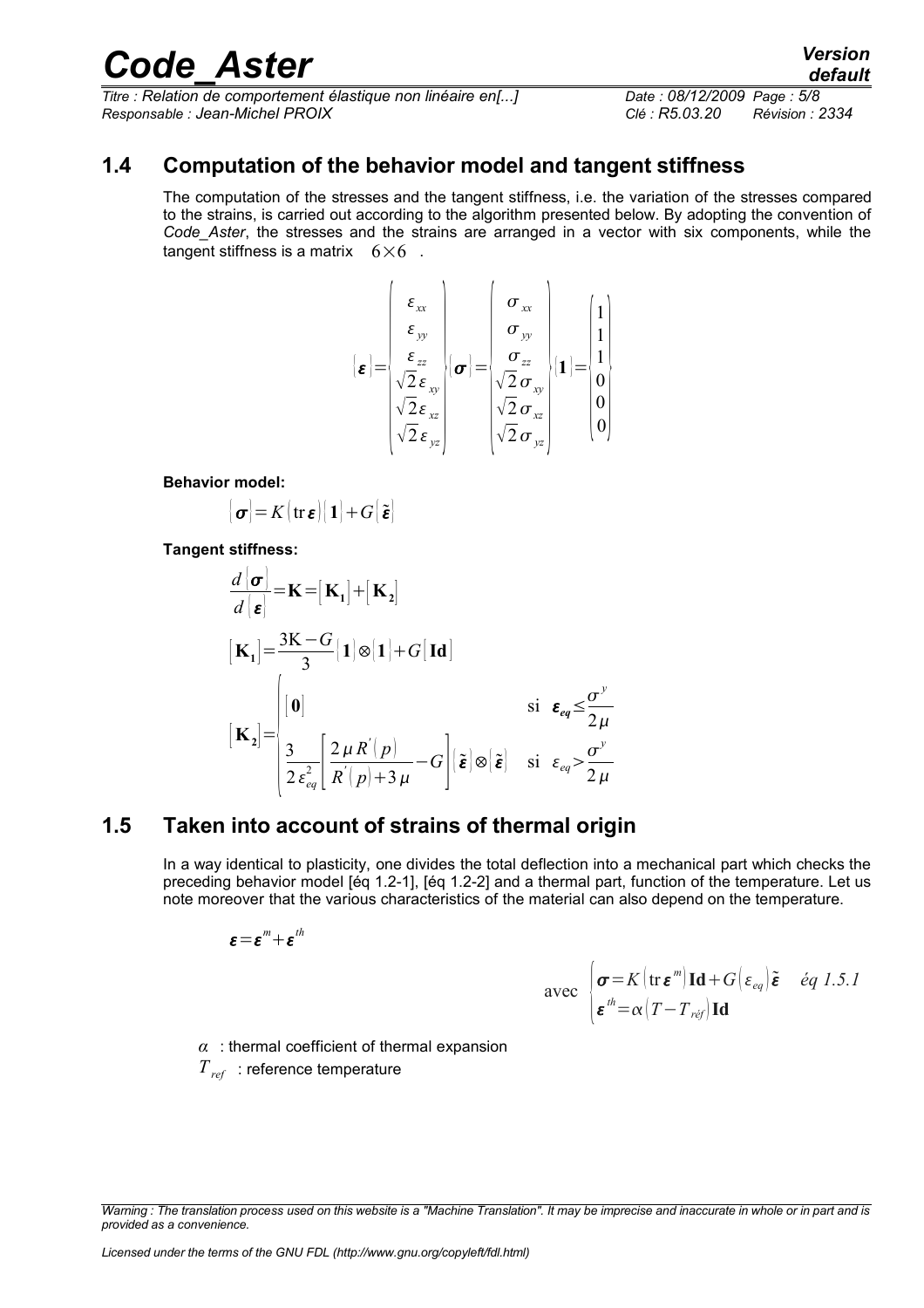*Titre : Relation de comportement élastique non linéaire en[...] Date : 08/12/2009 Page : 6/8 Responsable : Jean-Michel PROIX Clé : R5.03.20 Révision : 2334*

*default*

It remains to supplement the potential free energy [éq 1.2-3] to include the temperature there. Several choices are possible, depend on the way in which one wishes to define the entropy (derivative of the free energy compared to the temperature). In our case, the adopted potential is:

• If 
$$
\varepsilon_{eq} \leq \frac{\sigma^y}{2\mu}
$$
  $\psi(\varepsilon, T) = \frac{1}{2} K \left( \text{Tr} \left( \varepsilon - \varepsilon^{th} \right) \right)^2 + \frac{2\mu}{3} \varepsilon_{eq}^2$   
\n• If  $\varepsilon_{eq} > \frac{\sigma^y}{2\mu}$   $\psi(\varepsilon, T) = \frac{1}{2} K \left( \text{Tr} \left( \varepsilon - \varepsilon^{th} \right) \right)^2 + \frac{R \left( p \left( \varepsilon_{eq} \right) \right)^2}{6\mu} + \int_0^{p \left( \varepsilon_{eq} \right)} R(s) ds$ 

### **1.6 particular Processing of the plane stresses**

<span id="page-5-0"></span>Usually, one seeks to determine the stresses knowing the strains and the temperature. However, it is not completely any more the case under the assumption of the plane stresses insofar as three of the components of the tensor of the strains are henceforth unknown, the dual quantities being built-in:

$$
\varepsilon_{xz}
$$
,  $\varepsilon_{yz}$  and unknowns  
\n $\varepsilon_{zz}$   
\n $\sigma_{xz} = \sigma_{yz} = \sigma_{zz}$  = 0

It is thus necessary to start by determining these unknown components. The adopted method is exposed in [bib1] and [R5.03.02]. One can however point out here that the components *xz* and *yz* do not pose a problem, being given the form of the behavior model [éq 1.2-1]:

$$
\varepsilon_{xz} = \varepsilon_{yz} = 0
$$

On the other hand the determination of the component *zz* requires the solution (numerical) of a nonlinear scalar equation.

Lastly, a last warning is essential. Unlike the plane strains, the solutions which one obtains under the assumption of the plane stresses are generally not exact insofar as they do not check the compatibility conditions geometrical (integrability of the strain field). They are only approximate solutions.

*Warning : The translation process used on this website is a "Machine Translation". It may be imprecise and inaccurate in whole or in part and is provided as a convenience.*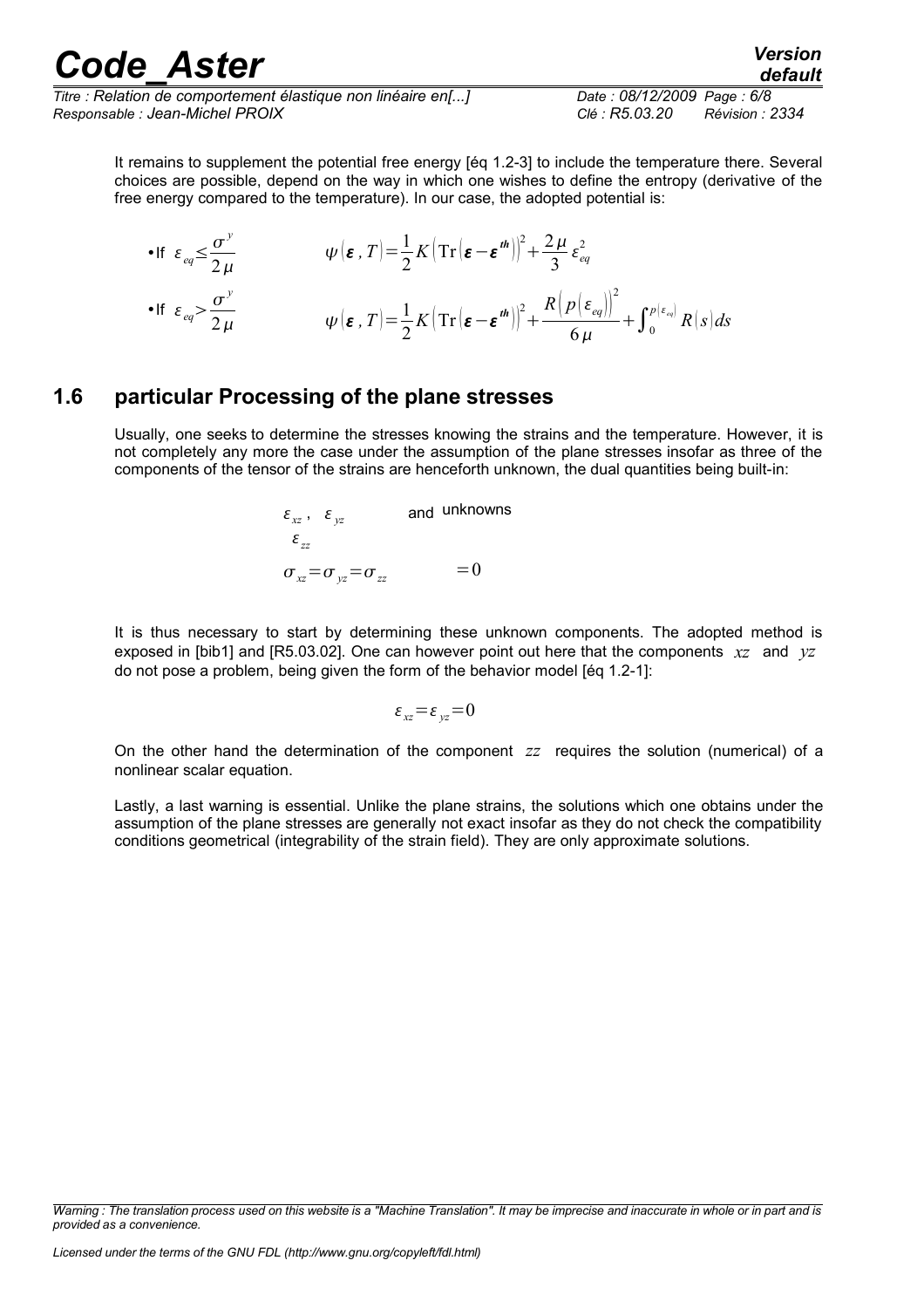*Titre : Relation de comportement élastique non linéaire en[...] Date : 08/12/2009 Page : 7/8 Responsable : Jean-Michel PROIX Clé : R5.03.20 Révision : 2334*

### <span id="page-6-2"></span>**2 Elasticity in great transformations**

#### **2.1 Purpose**

<span id="page-6-1"></span>Henceforth, one proposes to take into account large displacements and large rotations, functionality accessible by the key word DEFORMATION=' GROT GDEP' in command STAT NON LINE. Let us specify as of now that one of the finite elements restricts oneself with isoparametric  $(D)$  PLAN, C\_PLAN, AXIS and 3D) for whom the discretization of the continuous problem does not raise particular difficulties, cf [R3.01.00].

To this end, it is admitted that the second tensor of the Piola-Kirchhoff stresses *S* , derives from the potential of Hencky-Von Put expressed using the strain of Green-Lagrange **E** :

$$
\mathbf{S}{=}\frac{\partial\mathbf{\mathit{Y}}}{\partial\mathbf{\mathit{E}}}(\mathbf{E})
$$

Also let us point out the definitions of **E** and **S** . One can also find additional information in [bib1].

$$
\mathbf{F} = \mathbf{Id} + \mathbf{Grad} \left( \mathbf{u} \right) \quad \mathbf{E} = \frac{1}{2} \left( {}^{T} F F - \mathbf{Id} \right)
$$

$$
S = \mathbf{Det} \left( \mathbf{F} \right) \mathbf{F}^{-1} \boldsymbol{\sigma}^{T} \mathbf{F}^{-1}
$$

Such a behavior model, known as hyper elastic, makes it possible in any rigor to take into account large deformations and large rotations. However, we limit ourselves to small strains, and this for two reasons. First of all, the adopted behavior model does not present the good properties (polyconvexity) to ensure the existence of solutions and does not control either important compressions. Then, the plastic behavior differs notably from a behavior hyper elastic as soon as the strains become appreciable. It is for these reasons that we chose to preserve the assumption of small strains, thus escaping the polemic from the large deformations.

#### **2.2 Virtual wor of the external forces: assumption of the loads died**

<span id="page-6-0"></span>to deal with the problem of structural analysis hyper elastics, one seeks to write the equilibrium in variational form on the initial configuration. In particular, it is necessary to express the virtual wor of the external forces on this same initial configuration what requires the additional assumption of dead loads: it is supposed that the loading does not depend on the geometrical transformation. Typically, an imposed force is a dead load while the pressure is a following loading since it depends on the directional sense of the face of application, therefore of the transformation. Under this assumption, the virtual wor of the external forces is written like a linear form:

$$
\delta W_{ext}.\delta \mathbf{v} = \int_{\Omega_o} \rho_o F_i \delta v_i d\Omega_o + \int_{\partial_r \Omega_o} T_i^d \delta v_i dS_o
$$

**F** : voluminal loading

 $\textbf{T}^\textbf{d} \;$  : surface loading being exerted on the edge  $\left. \partial_{\textit{F}} \boldsymbol{\Omega} _{\textbf{o}} \right.$ 

*Warning : The translation process used on this website is a "Machine Translation". It may be imprecise and inaccurate in whole or in part and is provided as a convenience.*